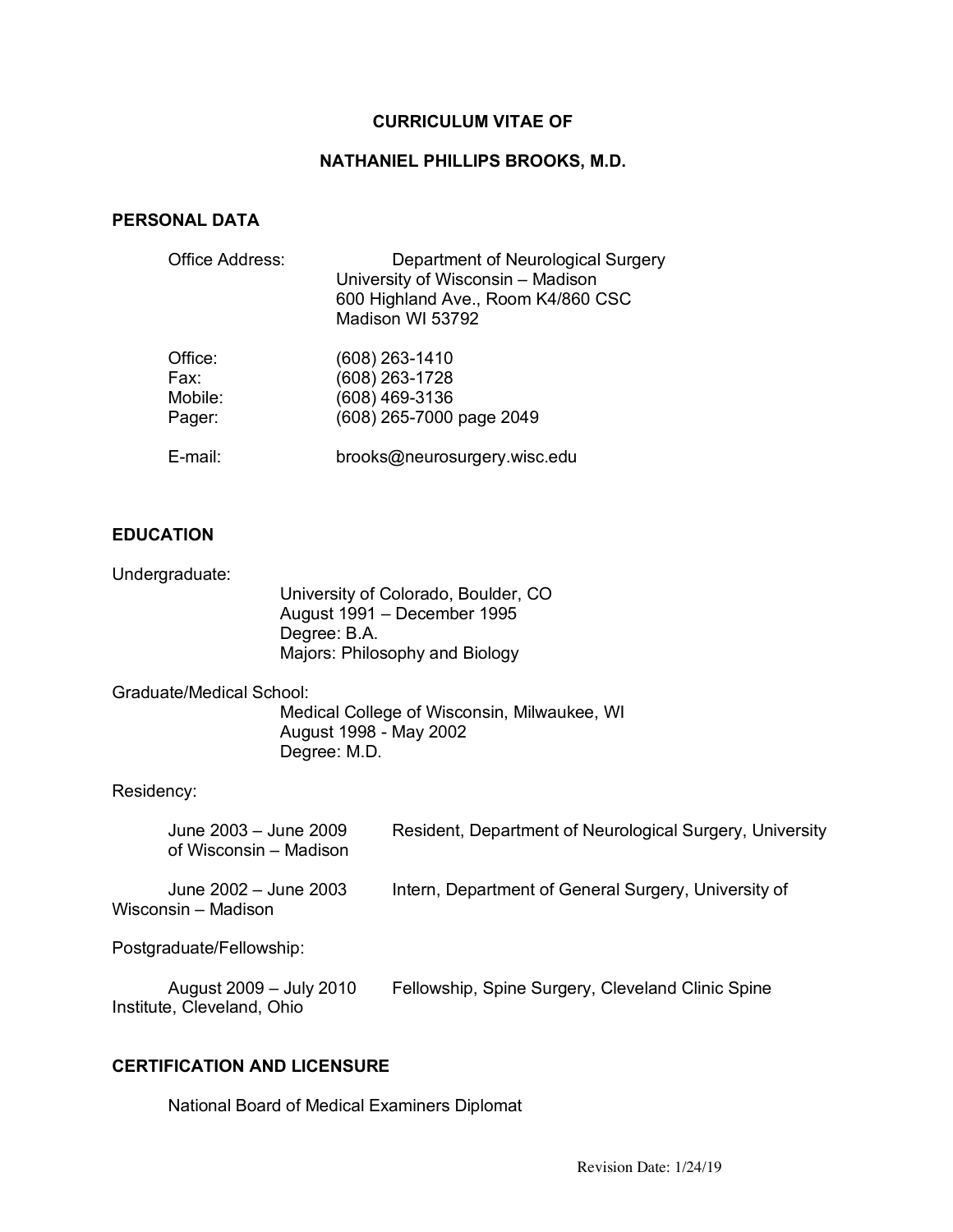American Board of Neurological Surgeons Written Examination – May, 2006 Board Certification – May 7, 2014 Wisconsin Medical License # 47064 – 020 Ohio Medical License # 35.093762 National Provider Identifier - 1306802053

## **PRESENT APPOINTMENT/POSITION**

2010 - Present Neurosurgeon, St. Mary's Hospital Medical Center, Madison, **Wisconsin** 

2010 - Present Neurosurgeon, William S. Middleton Memorial Veterans Hospital, Madison, WI

2010 - Present Neurosurgeon, Meriter Hospital, Madison, Wisconsin

2010 - Present Neurosurgeon, University of Wisconsin Hospital and Clinics, Madison, WI

2010 – Present Assistant Professor of Neurosurgery, Department of Neurological Surgery, University of Wisconsin, Madison

## **PAST APPOINTMENTS/POSITIONS**

| 2009 (July) | Neurosurgeon (Locum Tenens), Mercy Hospital - Janesville, |
|-------------|-----------------------------------------------------------|
|             | Wisconsin                                                 |

2009 - 2010 Neurosurgeon, Cleveland Clinic Foundation – Huron Hospital, Cleveland, Ohio

## **PROFESSIONAL SOCIETY MEMBERSHIPS**

- 1. American Association of Neurological Surgeons: 2003 present
- 2. AANS/CNS Section on Disorders of the Spine and Peripheral Nerves: 2006 present
- 3. Congress of Neurological Surgeons: 2004 present
- 4. North American Spine Society: 2010 present

## **HONORS AND AWARDS**

- 1. UW Neurosurgical Resident Academic Achievement Award 2008
- 2. UW Neurosurgery Faculty Teaching Award 2013

## **GRANT SUPPORT**

**Current**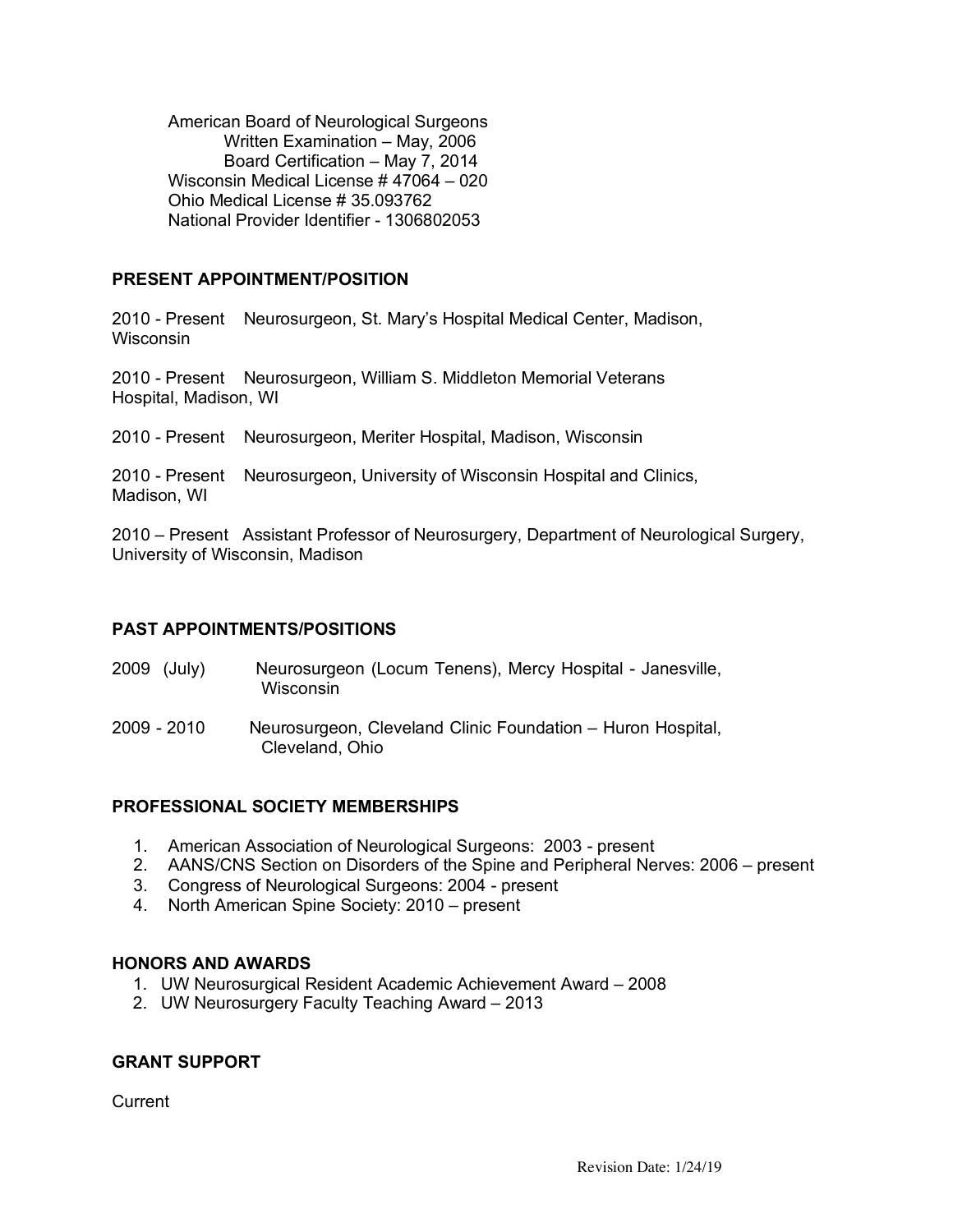- 1. Research support awarded and continued:
	- a) A Multi-Center, Randomized, Placebo Controlled, Double-Blinded, Trial of Efficacy and Safety of Riluzole in Acute Spinal Cord Injury (RISCIS). – Approved as a study site. \$10,400 Startup, \$2600 per enrolled patient Year of Award: Indefinite PI: Nathaniel Brooks, MD

# **PUBLICATIONS**

### Refereed Articles

- 1. Page P, Wei Z, Brooks NP. "Motorcycle helmets and cervical spine injuries: a 5-year experience at a level one trauma center." JNS: Spine. September 2017.
- 2. Dodd K, Brooks N. "The Development of Augmented Reality to Enhance Minimally Invasive Surgery." Surgical Technology International. Vol. 31, 2017 Dec 22;31:19-24
- 3. Hamilton K, Rocque B, Brooks N. "Spine and Spinal Cord Injuries After Falls from Tree Stands During the Wisconsin Deer Hunting Season" Wisconsin Medical Journal 2017
- 4. Brooks NP, Potts E, O'Toole J. "The Impact of Guidelines on Clinical Practice: Survey of the Use of Methylprednisolone for Acute Spinal Cord Injury" Neurosurgery. Vol. 79, Number 3, September 2016, E516 – E520 Concept Development and Design
- 5. Brooks, NP. "Central Cord Syndrome." Neurosurgery Clinics of North America. Elsevier Philadelphia, PA. Accept May 2016.
- 6. Lake, WB, Brooks, NP, Resnick DK. Comparative effectiveness research in spine surgery. Journal of Comparative Effectiveness Research. 2013 Jan;2(1):45-51.
- 7. Figueiredo N, Brooks NP, Hanna A, Baskaya MK, Trost GR, Resnick D. Intraspinal ependymomas: case series study of myxopapillary and intramedullary ependymomas. Chirurgia, accepted for publication October 2012.
- 8. Agrawal, B. M., Brooks, N. P., & Resnick, D. K. Wisconsin Spine Outcome Study–Pilot: preliminary data. *Neurosurgical FOCUS*, July 2012 *33*(1): E15.
- 9. Figueiredo N, Brooks NP, Resnick D. Evidence-based review and guidelines for the management of myxopapillary and intramedullary ependymoma. Journal of Neurosurgical Sciences, accepted for publication June 2012.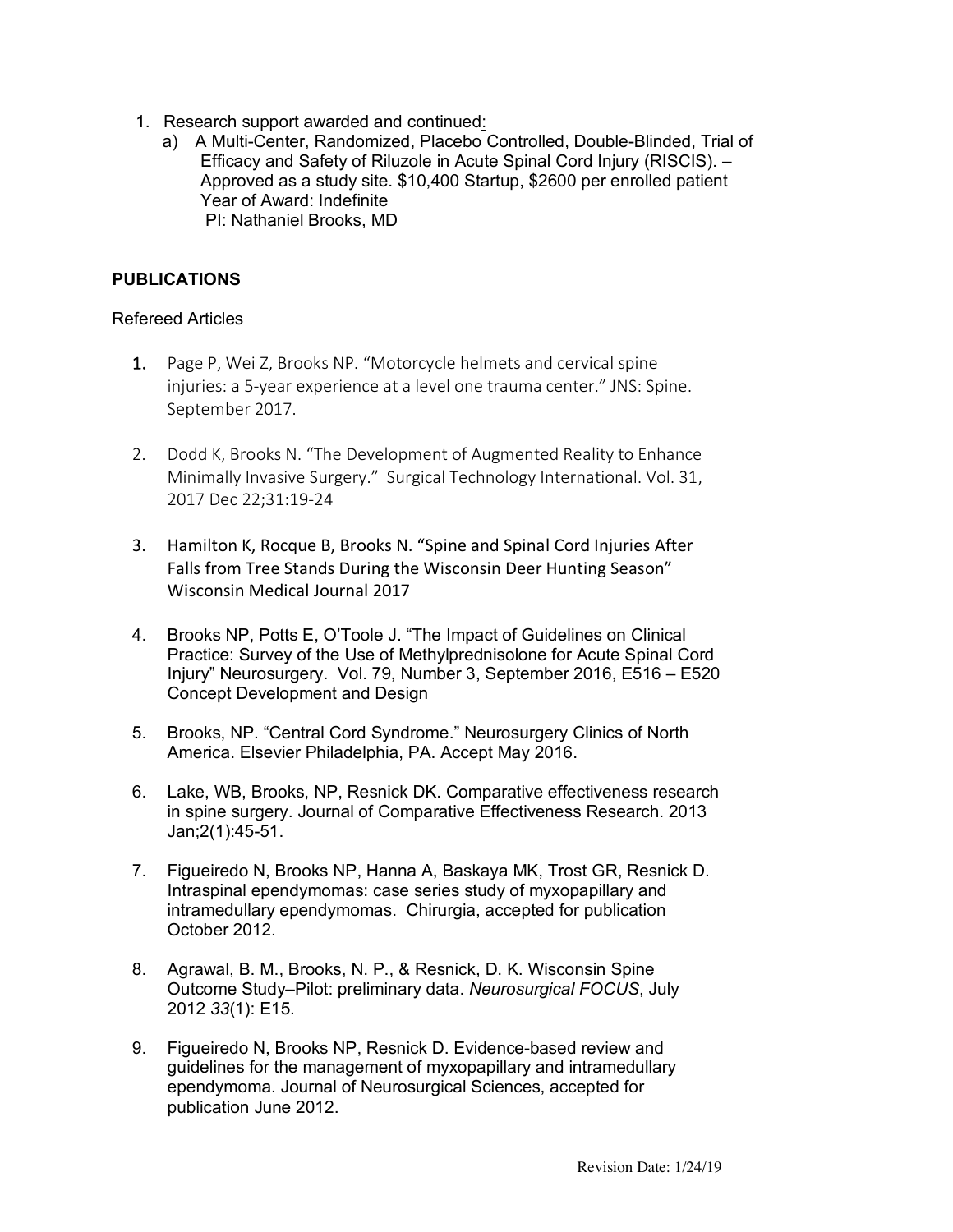- 10. Brooks, N. P., Mexal, S., & Stitzel, J. A. Chrna7 genotype is linked with alpha7 nicotinic receptor expression but not alpha7 RNA levels. *Brain Research*, February 2009 *1263*(C), 1–9. doi:10.1016/j.brainres.2009.01.026
- 11. Brooks NP, Turk, AS, Niemann, D, Pulfer K, Aagaard-Kienitz B. Frequency of Thromboembolic Events Associated with Endovascular Aneurysm Treatment: Retrospective Case Series. J Neurosurg. June 2008 108:1095-1100.
- 12. Kudret Tureyen, MD, Nathaniel Brooks, MD, Kellie Bowen, John Svaren, PhD and Raghu Vemuganti, PhD. Transcription Factor Early Growth Response-1 Induction Mediates Inflammatory Gene Expression and Brain Damage following Transient Focal Ischemia. Journal of Neurochemistry. J Neurochem. May 2008 105(4):1313-1324.
- 13. Jae-Hyuk Yi, PhD; Seung-Won Park, MD, PhD; Nathaniel Brooks, MD; Bradley T Lang, BS; Raghu Vemuganti, PhD. PPAR<gamma> agonist rosiglitazone is neuroprotective after traumatic brain injury via antiinflammatory and anti-oxidative mechanisms. Brain Research. December 2008 1244:164-172.
- 14. Turk AS, Ahmed A, Niemann DB, Aagaard-Kienitz B, Brooks NP, Levine RL. Utilization of Self Expanding Stents in the Treatment of Intracranial Atherosclerotic Disease in the Distal Small Cerebral Vessels. Neuroradiology. 2007 Aug; 49(8): 659-63.

Non-Refereed Articles

- 1. Brooks NP. NEXUS Case: Percutaneous Pedicle Screw Instrumentation in Ankylosing Spondylitis. May 2017.
- 2. Brooks, N. P. (2016). Telemedicine Is Here. *World Neurosurgery*, *95*, 603–604.
- 3. Brooks, N. P. (2017). In Reply to the Letter to the Editor "Privacy in Modern Healthcare Communications: The Lesson of Alan Turing". *World Neurosurgery*, *97*, 737.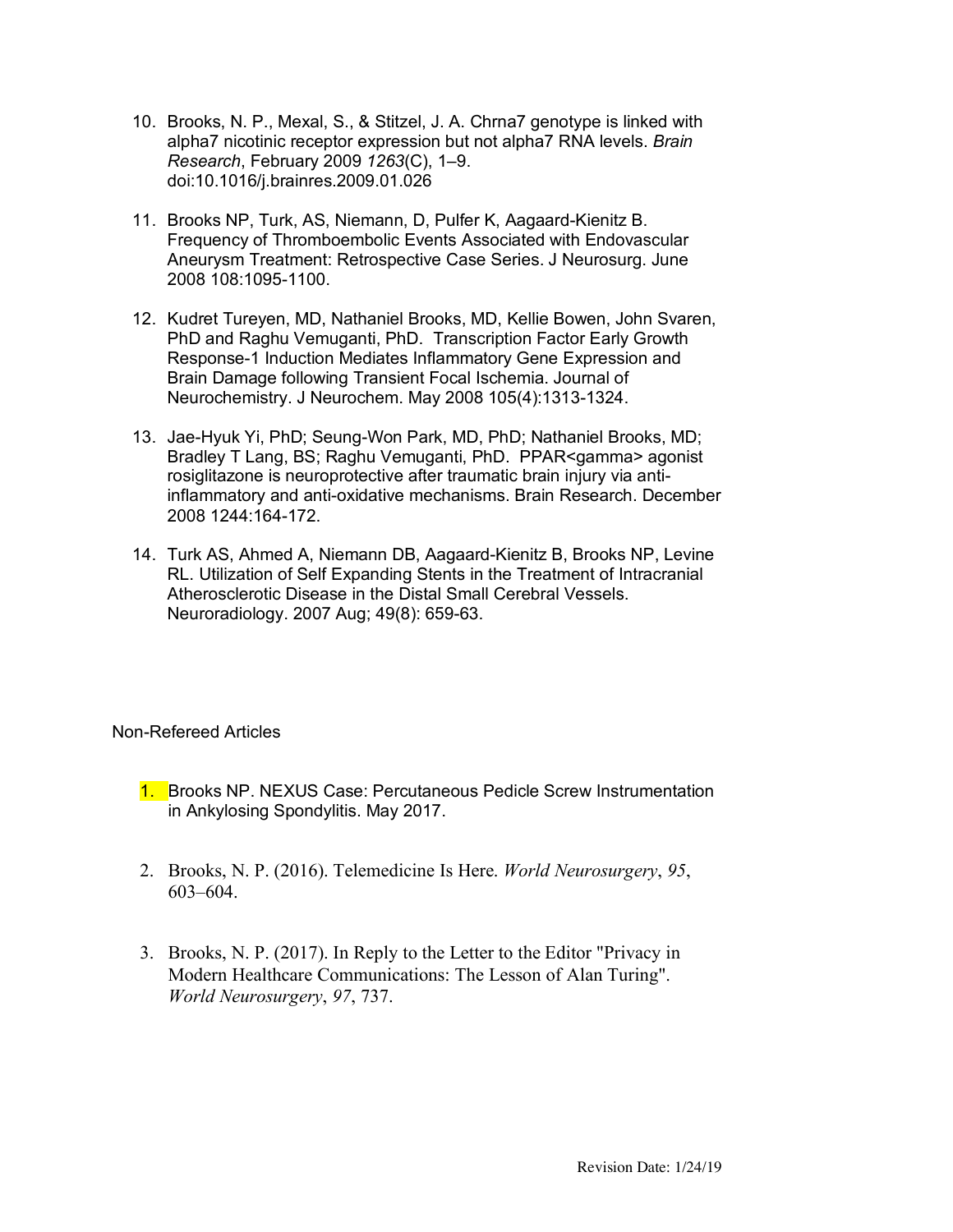- 4. Brooks NP, Early physical therapy provides a statistical but not a clinical improvement for acute axial back pain. Published Nov. 2, 2015. https://www.cns.org/news-advocacy/neurosurgery-watch/early-physicaltherapy-provides-statistical-not-clinical
- 5. Badie B, Brooks N, Souweidane MM. Endoscopic and minimally invasive microsurgical approaches for treating brain tumor patients. J Neurooncol. 2004 Aug-Sep;69(1-3):209-19.

Chapters in Books

- 1. Vikas Parmar, Yiping Li, Nathaniel Brooks. "Posterior Thoracic Instrumentation with Pedicle Screws, Hooks, Wires, and Rods." Neurosurgical Operative Atlas: Spine and Peripheral Nerves, 3<sup>rd</sup> edition. Eds. Christopher Wolfla, MD and Daniel Resnick, MD. Thieme NY, NY. Publication in Fall 2016
- 2. Haldeman C, Bauer A, Resnick, D, Brooks NP. "Psychosocial Aspects and Work-related Issues Regarding Lumbar Degenerative Disc Disease" Advanced Concepts in Lumbar Degenerative Disk Disease. Eds. João Luiz Pinheiro-Franco, Alexander R. Vaccaro, Edward C. Benzel, and H. Michael Mayer. Springer, Westmont, NJ 2015.
- 3. Madura C, Resnick D, Brooks NP. "Cost Effective Spinal Surgery: Reality or Oxymoron? Advanced Concepts in Lumbar Degenerative Disease. Eds. João Luiz Pinheiro-Franco, Alexander R. Vaccaro, Edward C. Benzel, and H. Michael Mayer. Springer, Westmont, NJ 2015.
- 4. Brooks NP, Trost GR. Arthroplasty Materials and Tribology. In: Mummaneni, PV, Kanter A, Wang M, Haid R (eds.) Cervical Spine Surgery: Current Trends and Challenges. Quality Medical Publishing, St. Louis 2013.
- 5. Brooks NP, Resnick DK. Craniocervical Junction Deformities. In: Benzel EC (ed.) Spine Surgery: Techniques, Complication Avoidance, and Management, 3<sup>rd</sup> Edition. Elsevier, Amsterdam 2012.
- 6. Brooks NP, Steinmetz MP, Kager C, Vaccaro A, Benzel EC. Kyphotic Cervical Deformity Correction. In: Benzel EC (ed.) Spine Surgery: Techniques, Complication Avoidance, and Management, 3<sup>rd</sup> Edition. Elsevier, Amsterdam 2012.
- 7. Brooks NP, Resnick D. Cost Effective Spinal Surgery: Reality or Oxymoron? In: Vaccaro AR, Benzel EC, Pinhiero-Franco JL, Mayer H-M (eds.) Advanced Concepts in Lumbar Degenerative Disease. Dilivros, Rio de Janeiro, Brazil 2010.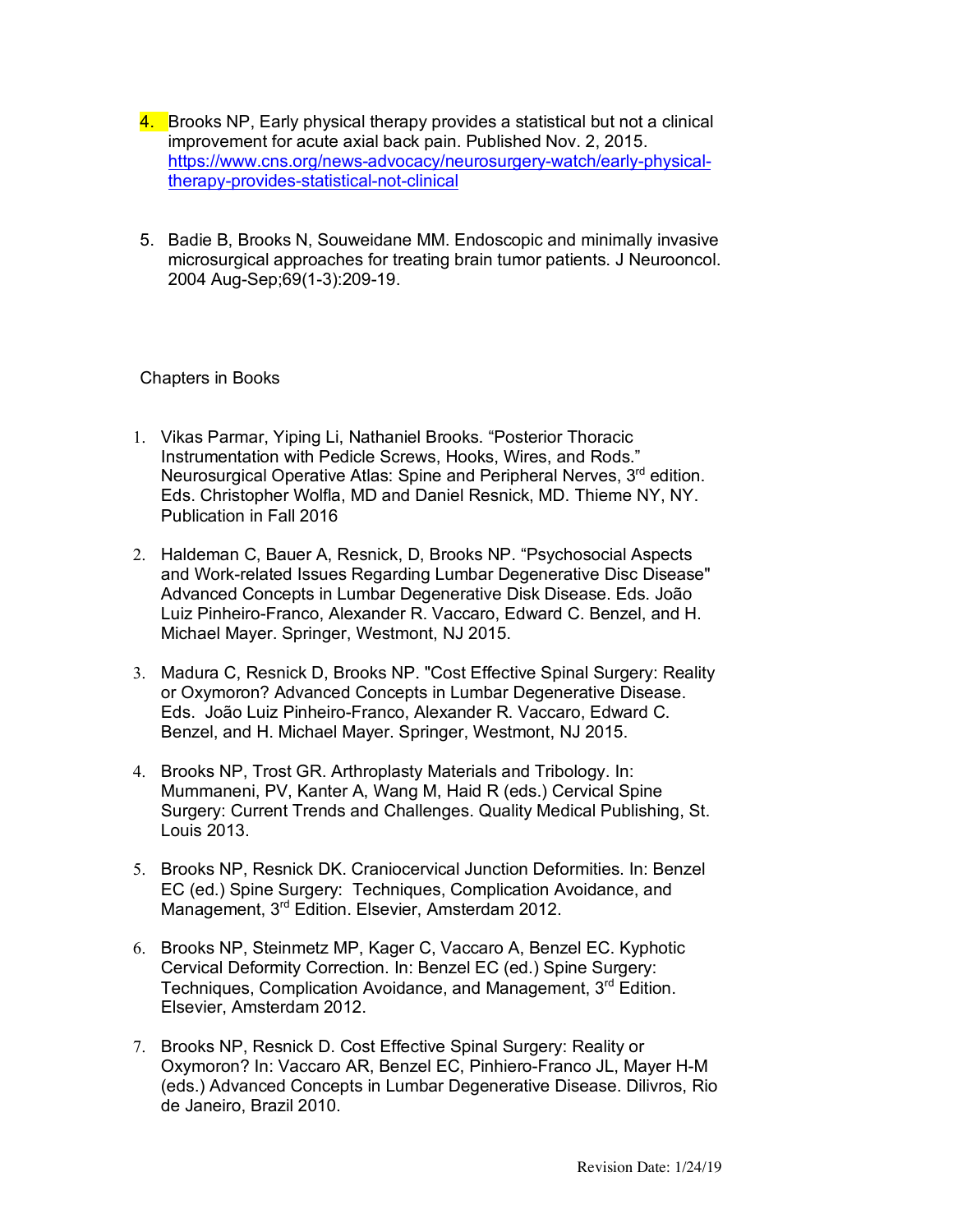- 8. Brooks N, Badie B. Transsphenoidal Approaches to the Sella and Suprasellar Region. In: Badie B. (ed.) Neurosurgical Operative Atlas , Neuro oncology 2<sup>nd</sup> edition. Thieme, New York 2007.
- 9. Medow, J, Brooks, N, Trost, G.R.**,** "Premier Anterior Cervical Plate" In Kim, D., Vacarro, A. and Fessler, R. (eds.) Spinal Instrumentation: Surgical Techniques. Thieme, New York 2005.

Technical Reports/Other Publications

1. Brooks NP. Comment on: Spine patient outcomes research trial: do outcomes vary across centers for surgery for lumbar disc herniation? Neurosurgery. 2012 Oct;71(4):842.

### Abstracts

- 1. Brooks NP. "Endoscopic Interlaminar Lumbar Microdiscectomy Technique." Spine Summit 2018 Meeting in Orlando, Florida March 14-17.
- 2. Page P, Wei Z, Brooks NP. Motorcycle Helmets and Cervical Spine Injuries: A Five Year Experience at a Level One Trauma Center. AANS Annual Scientific Meeting 2017. Los Angeles, CA.
- 3. Hamilton KM, Josiah D, Brooks NP. Surgical Practice Fracture Treatment with Regard to the TLICS and SLICS Systems: A Review of 58 Patients at the University of Wisconsin. Spine Summit: AANS/CNS Section On Disorders Of The Spine And Peripheral Nerves 2017 Annual Meeting. Las Vegas, NV.
- 4. Brooks, NP. Longitudinal Neurosurgical Skills Competency Evaluation: Pilot Data. Congress of Neurological Surgeons 2014 Annual Meeting.
- 5. Hamilton KM, Swanson K, Rocque BG, Brooks NP. Spine and Spinal Cord Injuries After Falls From Tree Stands During Wisconsin Deer Hunting Season. Congress of Neurological Surgeons 2013 Annual Meeting.
- 6. Brooks NP, Nickele C. Implementation of a Smart-Phone Based Neurosurgical Resident Surgical Competency Evaluation. Congress of Neurological Surgeons 2013 Annual Meeting.
- 7. Brooks NB, Rajpal S, Benzel, EC. Degree of Correction of Cervical Kyphosis Using Sub-Axial Facet Osteotomies. AANS/CNS Section On Disorders Of The Spine And Peripheral Nerves 2011 Annual Meeting.
- 8. Figueredo N, Brooks NP, Resnick DK. Evidence-Based Review And Guidelines For The Management Of Myxopapillary And Intramedullary Ependymoma. Congress of Neurological Surgeons 2012 Annual Meeting and AANS/CNS Section On Disorders of The Spine And Peripheral Nerves 2013 Annual Meeting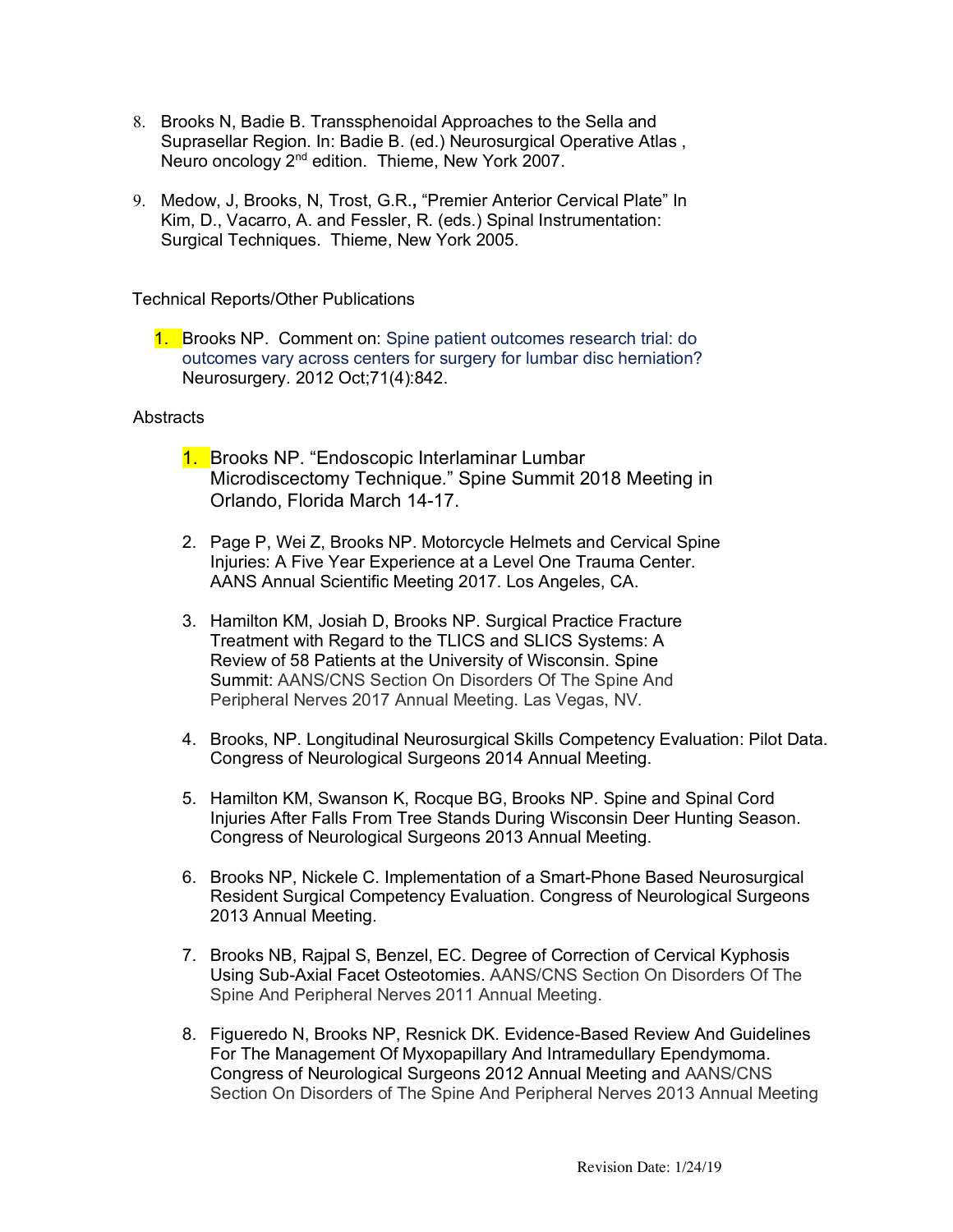9. Brooks NP, Yi J, Iskandar B, Dempsey RJ, Vemuganti R. Effect of Folic Acid Treatment On The Concentration of Neural Progenitor Cells In The Mammalian Central Nervous System After Traumatic Brain Injury. Congress of Neurological Surgeons 2007 Annual Meeting.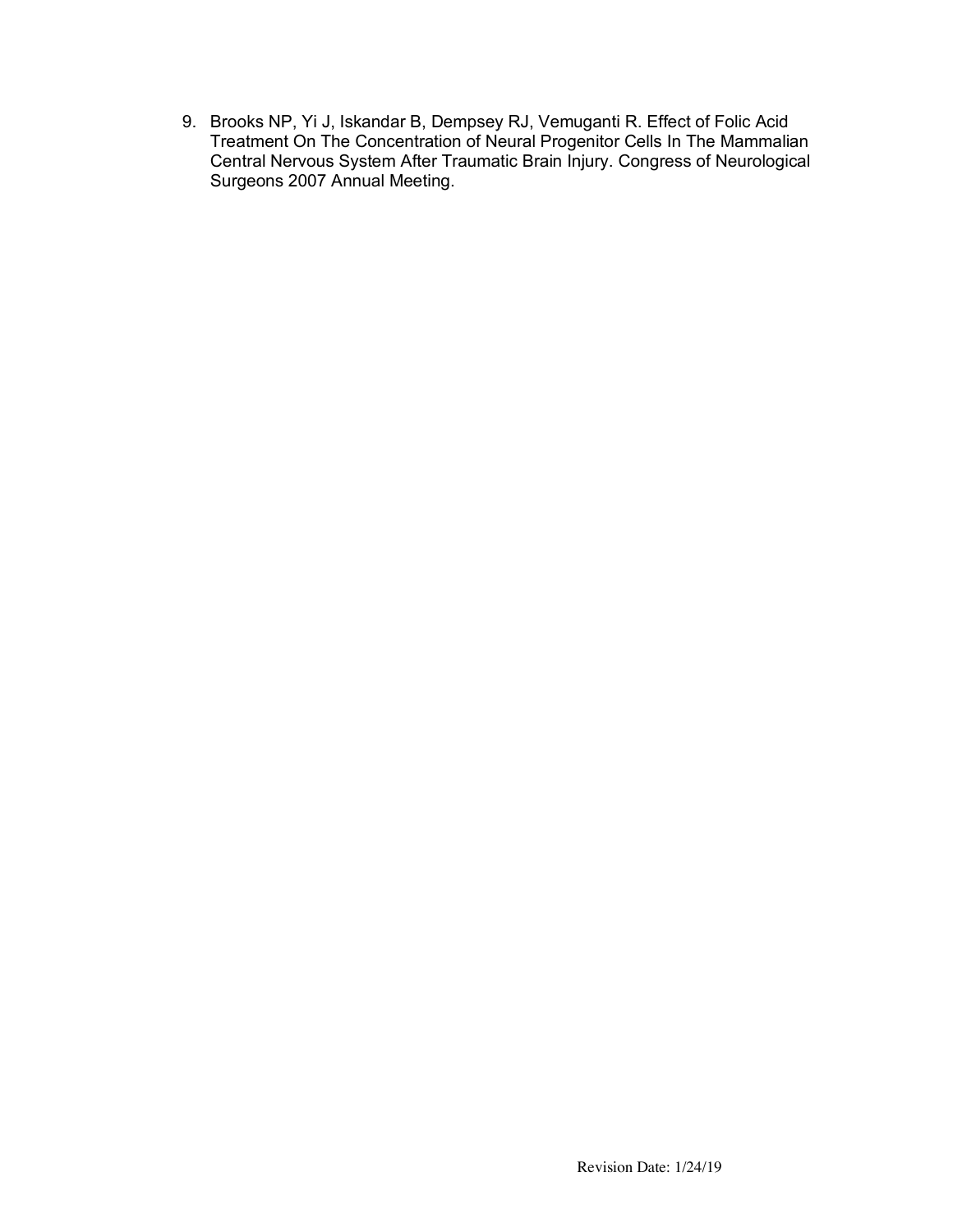## **Invited Research Presentations**

### Local

- 1. University of Wisconsin Department of Neurosurgery Research Day, Madison, WI "Exploring the Surgical Interface" (November 2015)
- 2. University of Wisconsin Department of Neurosurgery Research Day, Madison, WI "Innovation in Neurosurgery: Crossing the Valley of Death" (October 2014)
- 3. University of Wisconsin Department of Neurosurgery Research Day, Madison, WI "Wireless Power for Medical Devices" (October 2013)
- 4. University of Wisconsin Department of Neurosurgery Research Day, Madison, WI "Wireless Stimulation and Measurement of Bone Growth" (November 2012)

## **Patents**

1. System and Method for Percutaneous Spine Fusion Pat# US 2016/0038132 A1 (Feb.11, 2016)

### **Educational Activities & Presentations**

Classroom Teaching

- 1. University of Wisconsin School of Medicine and Public Health Medical Student Neuroscience Program - **Neurological Surgery Department Clerkship Director** – July 2012 – Present
	- a) Lecture "Neurosurgery is Awesome" Monthly introductory lecture for neurosurgery rotation
	- b) Lecture "Concussion" Monthly
	- c) Mentor medical students on neurosurgery rotation New students mentored on a bi-weekly basis
- 2. University of Wisconsin School of Medicine and Public Health "Fundamentals of Spine Surgery Resident Course" – **Course Director** – Weekly Spine Conference: Mentor residents in organization of case presentations and didactic lectures. – 2010 – Present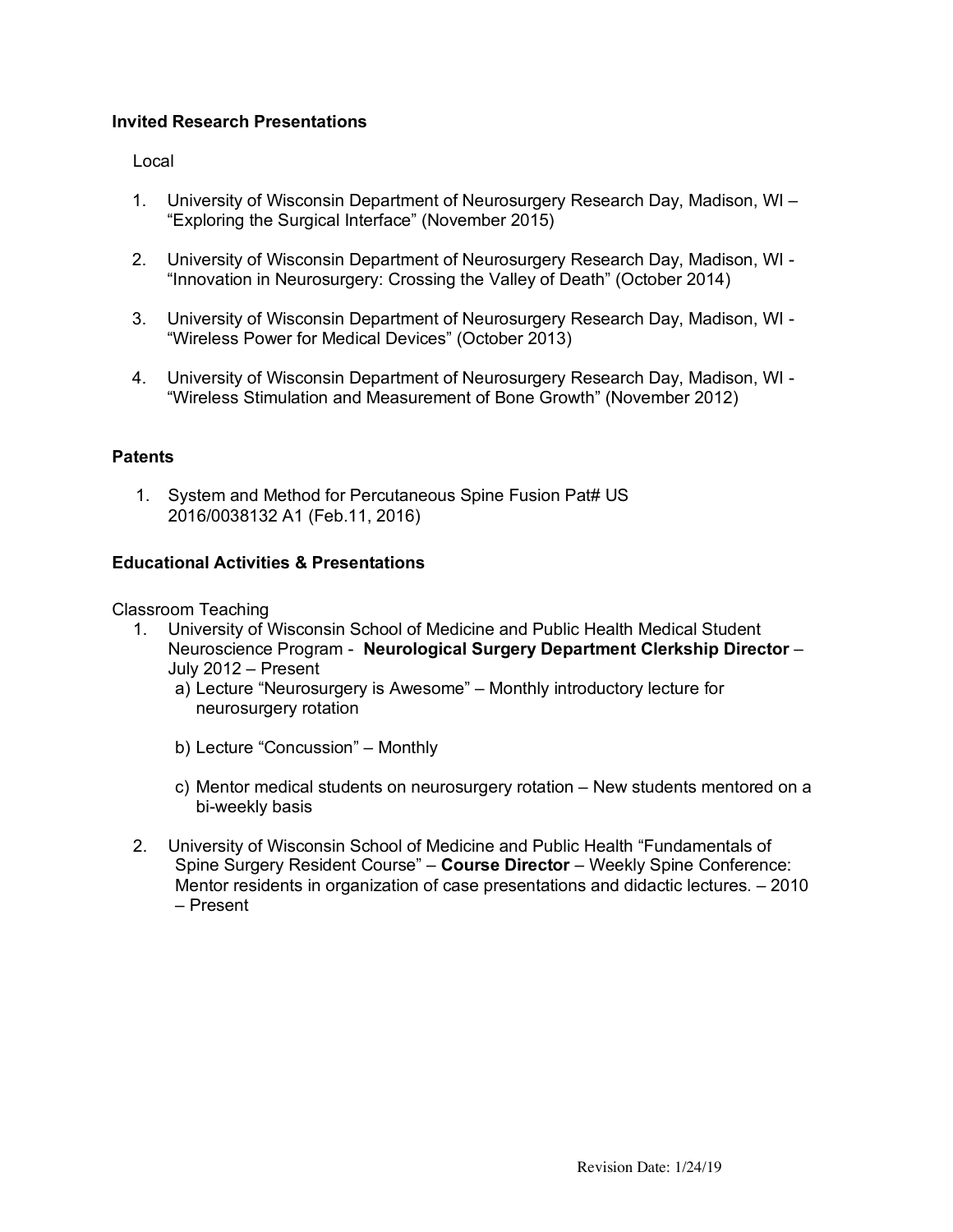### CME Presentations

UWSMPH/Hospital

- 1. University of Wisconsin Hospital and Clinics Advanced Trauma Life Support Course Instructor – October 2017 – Lecture – "Secondary Survey"
- 2. University of Wisconsin Hospital and Clinics Advanced Trauma Life Support Course Instructor – July 2016 – Skill Station – "X-ray Identification of Thoracic Injuries"
- 3. University of Wisconsin Hospital and Clinics Advanced Trauma Life Support Course Instructor – July 2016 – Lecture – "Thoracic Trauma"
- 4. University of Wisconsin Hospital and Clinics Advanced Trauma Life Support Course Instructor – October 2015 – Skill Station – "X-ray Identification of Spine Injuries"
- 5. University of Wisconsin Hospital and Clinics Advanced Trauma Life Support Course Instructor – October 2015 – Lecture – "Head Trauma"
- 6. University of Wisconsin Hospital and Clinics Advanced Trauma Life Support Course Instructor – October 2015 – Skill Station – "X-ray Identification of Thoracic Trauma"
- 7. University of Wisconsin Hospital and Clinics Advanced Trauma Life Support Course Instructor – October 2015 – Lecture – "Shock"
- 8. University of Wisconsin Carbone Cancer Center Grand Rounds "Spine Tumor Management" (February 2013)
- 9. Anesthesiology Grand Rounds, Madison "Outcome Measures: Selection and Implementation" (January 2011)

State & Regional

- 1. Finley Hospital Oncology Conference, Dubuque, Iowa "Spine Tumor Management" (December 18, 2013)
- 2. Reedsburg Hospital CME, Reedsburg, WI "Radiating Leg Pain: Lumbar Radiculopathy and Stenosis" (June 2012)
- 3. Meriter Primary Care Lunch Lectures, Madison, WI "The Treatment of Lumbar Radiculopathy and Stenosis" (December 2011, March 2012)
- 4. 43<sup>rd</sup> Annual Emergency Care and Trauma Symposium, Wisconsin Dells, WI "Spinal Cord Injury" (June 2011)
- 5. Meriter Hospital Pediatric Grand Rounds "Major Sequelae of Minor Head Injury" (June, 2006

National/International

1. North American Spine Society, Orlando FL– (October 2017)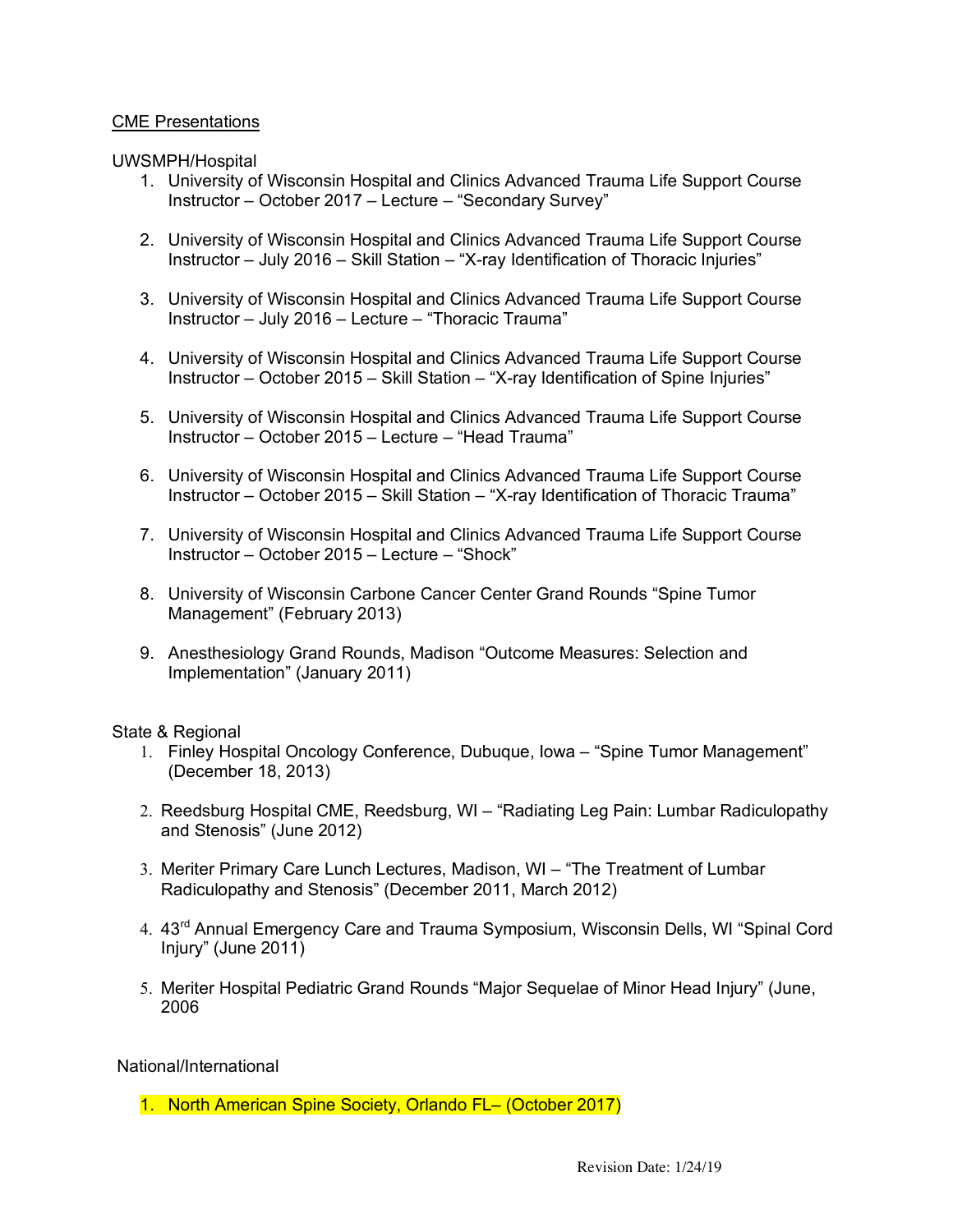Section on Minimally Invasive Procedures: Advanced Minimally Invasive Procedures (a) CME Lecture - "Thoracic Retropleural Approach"

- 2. Cleveland Clinic Spine Review Invited Faculty (July 2017)
	- CME Lectures/Panel Discussion –
	- 1) "Working with the Non-Operative Medical Specialists"
	- 2) "Cost Effectiveness of Spinal Surgery"
	- 3) "Surgical Controversies: Using the Evidence"
	- 4) "Ventral Exposures and Techniques: Thoracic and Thoracolumbar Spine"

Surgical Lab Demonstration – "The Oblique Lumbar Interbody Fusion" **Surgical Skills Lab Faculty** 

- 3. American Association of Neurological Surgeons Annual Scientific Meeting "Shoulder vs Spine: Differentiating Shoulder and Cervical Spine Pathology" 4/26/2017. Los Angeles, CA.
- 4. American Association of Neurological Surgeons Annual Scientific Meeting "Aging Epidemiology" 4/23/2017. Los Angeles, CA
- 5. North American Spine Society Meeting. "What is the Definition of a Minimally Invasive Procedure?" – 10/25/2016. Boston, MA.
- 6. North American Spine Society Meeting "Spinal Fluid Leak Management"- 10/25/2016. Boston, MA
- 7. North American Spine Society Meeting "Is MIS the New Standard in a Value Based Setting?" – 10/25/2016
- 8. Cleveland Clinic Spine Review Lectures: "Panel Discussion The Role of the Non-Operative Medical Specialist and How They Work with Surgeons" (August 2016)
- 9. Cleveland Clinic Spine Review: Hands-on 2016 Live Surgery Lab Demonstration: "1) Minimally Invasive Transforaminal Interbody Fusion. 2) Oblique Pre-psoas approach to the anterior lumbar spine" (August 2016)
- 10. Cleveland Clinic Spine Review "Bone and Bone Biologics" (August 2016)
- 11. Cleveland Clinic Spine Review "Cost Effectiveness of Spinal Surgery" (August 2016)
- 12. Cleveland Clinic Spine Review "Ventral Exposures and Techniques: Thoracolumbar Spine" (August 2016)
- 13. Cleveland Clinic Spine Review "Surgical Controversies: Using the Evidence (August 2016)
- 14. American Association of Neurological Surgeons Annual Scientific Meeting "Shoulder vs Spine: Differentiating Shoulder and Cervical Spine Pathology" 5/3/2016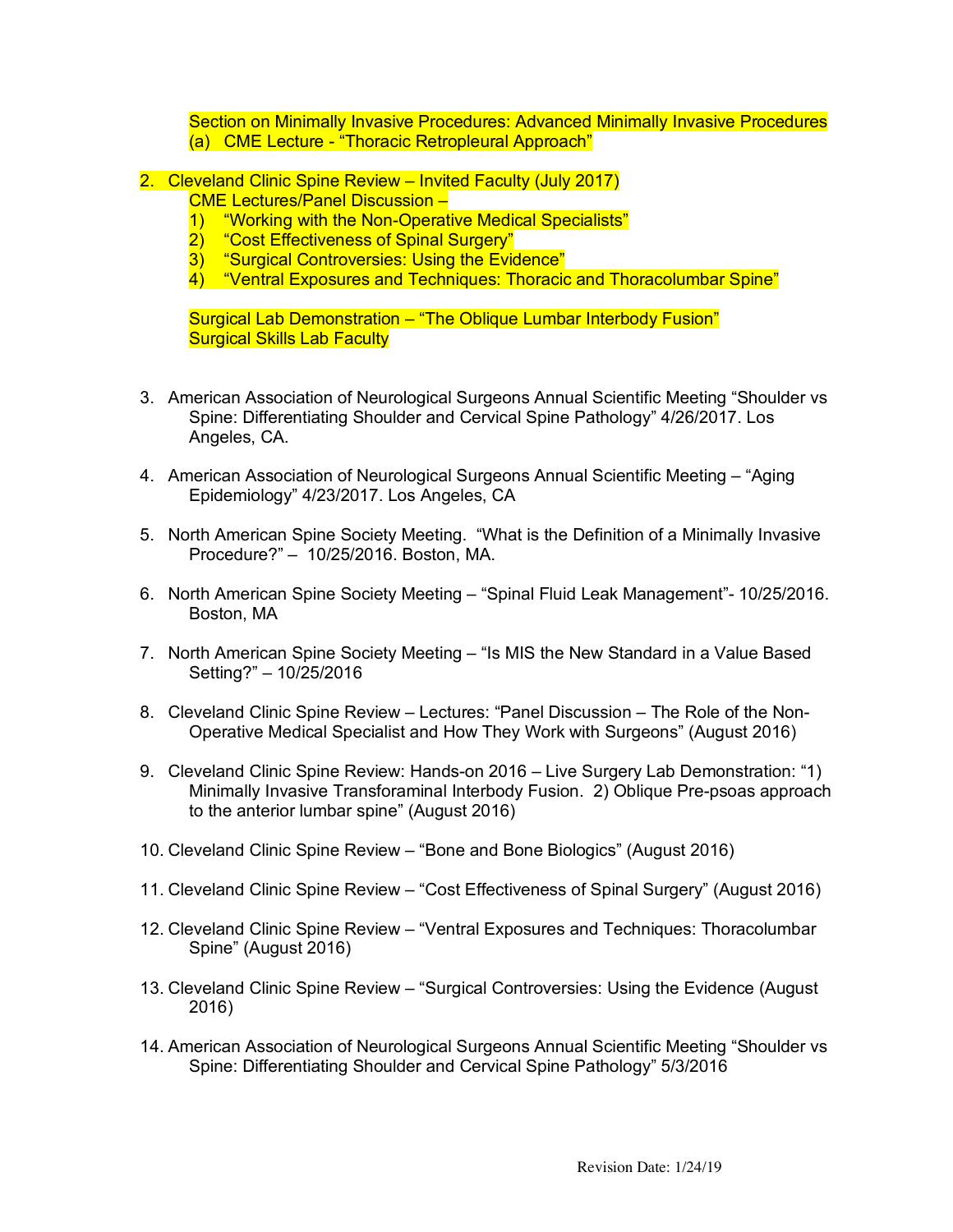- 15. American Association of Neurological Surgeons Annual Scientific Meeting "Aging Epidemiology" 4/30/2016
- 16. Congress of Neurological Surgeons 2015 Annual Meeting "Cervical Spondylotic Myelopathy and Radiculopathy: Treatment Approaches and Options" 9/26/2015
- 17. "Debate: Adult Denovo Scoliosis" Innovative and Advanced Surgery of the Degenerative and Deformed Lumbar Spine Course Directors: Ronald A. Lehman, Jr., MD, Lawrence G. Lenke, MD, Todd J. Stewart, MD. Practical Anatomy & Surgical Education (PASE), St. Louis University, MO (August 2015)
- 18. "Transthoracic Approach for Thoracic Disc Herniation" Innovative and Advanced Surgery of the Degenerative and Deformed Lumbar Spine Course Directors: Ronald A. Lehman, Jr., MD, Lawrence G. Lenke, MD, Todd J. Stewart, MD. Practical Anatomy & Surgical Education (PASE), St. Louis University, MO (August 2015)
- 19. "MIS Correction of Deformity/ Lateral Interbody Fusion: When is it Indicated/Complications" Innovative and Advanced Surgery of the Degenerative and Deformed Lumbar Spine Course Directors: Ronald A. Lehman, Jr., MD, Lawrence G. Lenke, MD, Todd J. Stewart, MD. Practical Anatomy & Surgical Education (PASE), St. Louis University, MO (August 2015)
- 20. Cleveland Clinic Spine Review "Cost Effectiveness of Spinal Surgery" (July 2015)
- 21. Cleveland Clinic Spine Review: Hands-on 2015 Live Surgery Lab Demonstration: "1) Minimally Invasive Transforaminal Interbody Fusion. (July 2015)
- 22. American Association of Neurological Surgeons Annual Scientific Meeting. Breakfast Seminar 105 Shoulder vs. Spine: Differentiating Shoulder and Cervical Spine Pathology – "Shoulder vs. Spine: Brachial Plexus" 5/4/2015
- 23. American Association of Neurological Surgeons Annual Scientific Meeting. Practical Course: Spine Management in the Aging Population. – "Aging Epidemiology" 5/2/2015
- 24. American Association of Neurological Surgeons Annual Scientific Meeting. Practical Course: Spine Management in the Aging population. – "Non-op treatment of Odontoid fractures" 5/2/2015
- 25. American Association of Neurological Surgeons Annual Scientific Meeting. Practical Course: Spine Management in the Aging population. – "Surgical Controversies: Using the Evidence" 5/2/2015
- 26. Congress of Neurological Surgeons Practical Course: Cervical Spondylotic Myelopathy and Radiculopathy: Treatment Approaches and Options. – "Cervical Spondylotic Myelopathy: Anterior Approaches" (October 2014)
- 27. Cleveland Clinic Spine Review "Surgical Controversies: Using the Evidence" (July 2014)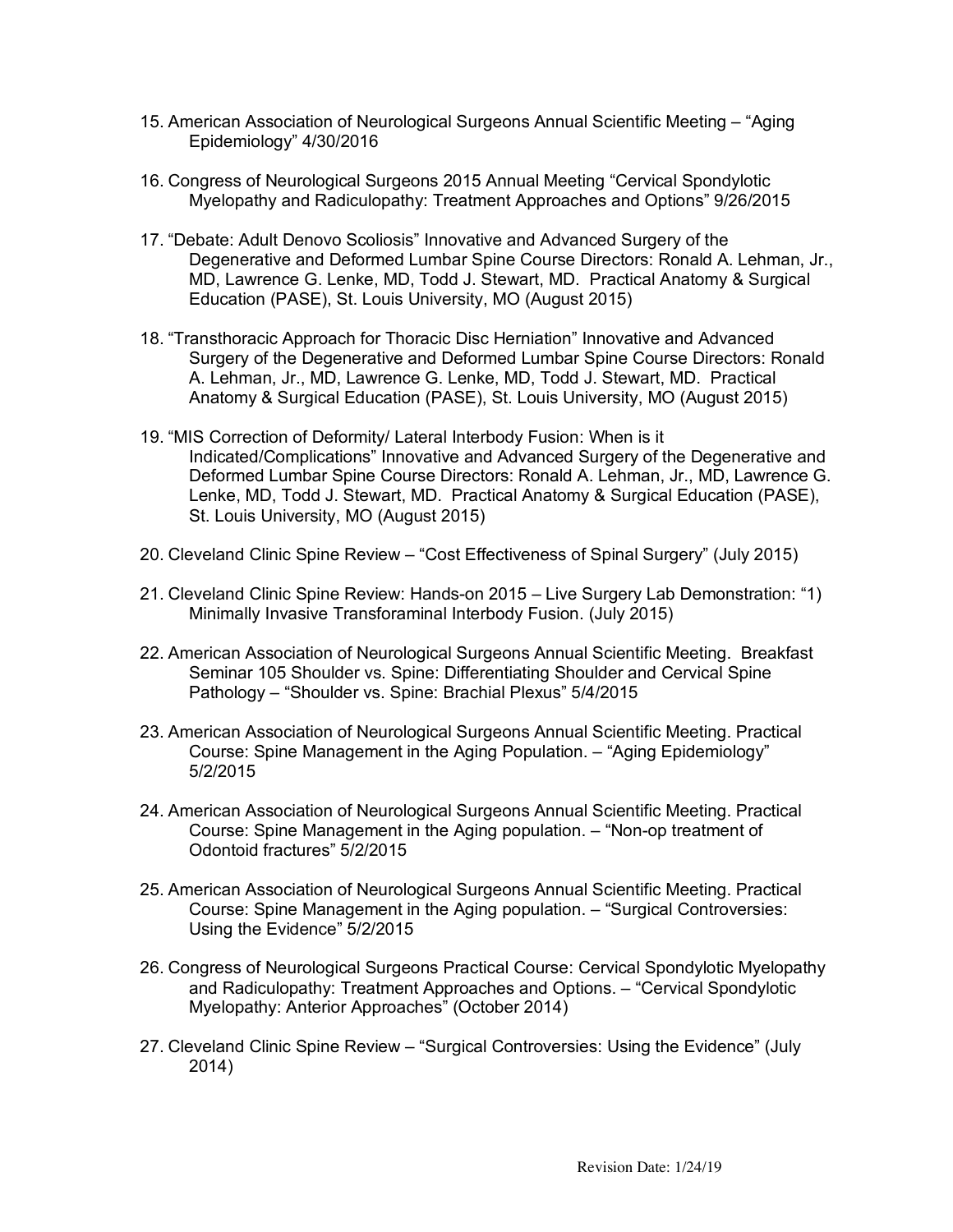- 28. Cleveland Clinic Spine Review "Cost Effectiveness of Spinal Surgery" (July 2014)
- 29. Cleveland Clinic Spine Review "Evidence and Outcomes: Making Sense of the Literature" (July 2013)
- 30. Cleveland Clinic Spine Review "Cost Effectiveness of Spinal Surgery" (July 2012)
- 31. Congress of Neurological Surgeons, Washington, DC "Perioperative Infection" (October 2011)
- 32. Cleveland Clinic Neurosurgical Grand Rounds, Cleveland, OH "Decoding CPT Coding" (May 2010)
- 33. Congress of Neurological Surgeons Annual Meeting "Effect of Folic Acid Treatment on the Concentration of Neural Progenitor Cells in the Mammalian Central Nervous System after Traumatic Brain Injury" (September 2007)
- 34. CNS/ASITN Joint Section, Orlando, FL "Ischemic Frequency Associated with Endovascular Procedures: Retrospective Case Series" (February, 2006)

Clinical Teaching

- 1. University of Wisconsin Spine Surgery Lab Course (an annual resident hands-on spine lab) – **Course Director** – April 2011 – present.
- 2. University of Wisconsin Operating Room Skills **Course Director** September 2012, October 2014
- 3. Cleveland Spine Review Invited Faculty July 2009 2016
- 4. Innovative and Advanced Surgery of the Degenerative and Deformed Lumbar Spine Course Directors: Ronald A. Lehman, Jr., MD, Lawrence G. Lenke, MD, Todd J. Stewart, MD. Practical Anatomy & Surgical Education (PASE), St. Louis University, MO – Invited Faculty - August 2015
- 5. ATLS Invited Faculty October 2015 –Present
- 6. American Association of Neurological Surgeons Annual Scientific Meeting Course Co-director– "You Are Never Too Old for Surgery: Spine Management in an Aging Population" 4/30/2016
- 7. "Enhancing Perioperative Pain Management" **Course Director**. Spine Summit: AANS/CNS Section On Disorders Of The Spine And Peripheral Nerves 2017 Annual Meeting. Las Vegas, NV.
- 8. "Quality, Healthcare Policy and General Breakout" **Moderator**. Spine Summit: AANS/CNS Section On Disorders Of The Spine And Peripheral Nerves 2017 Annual Meeting.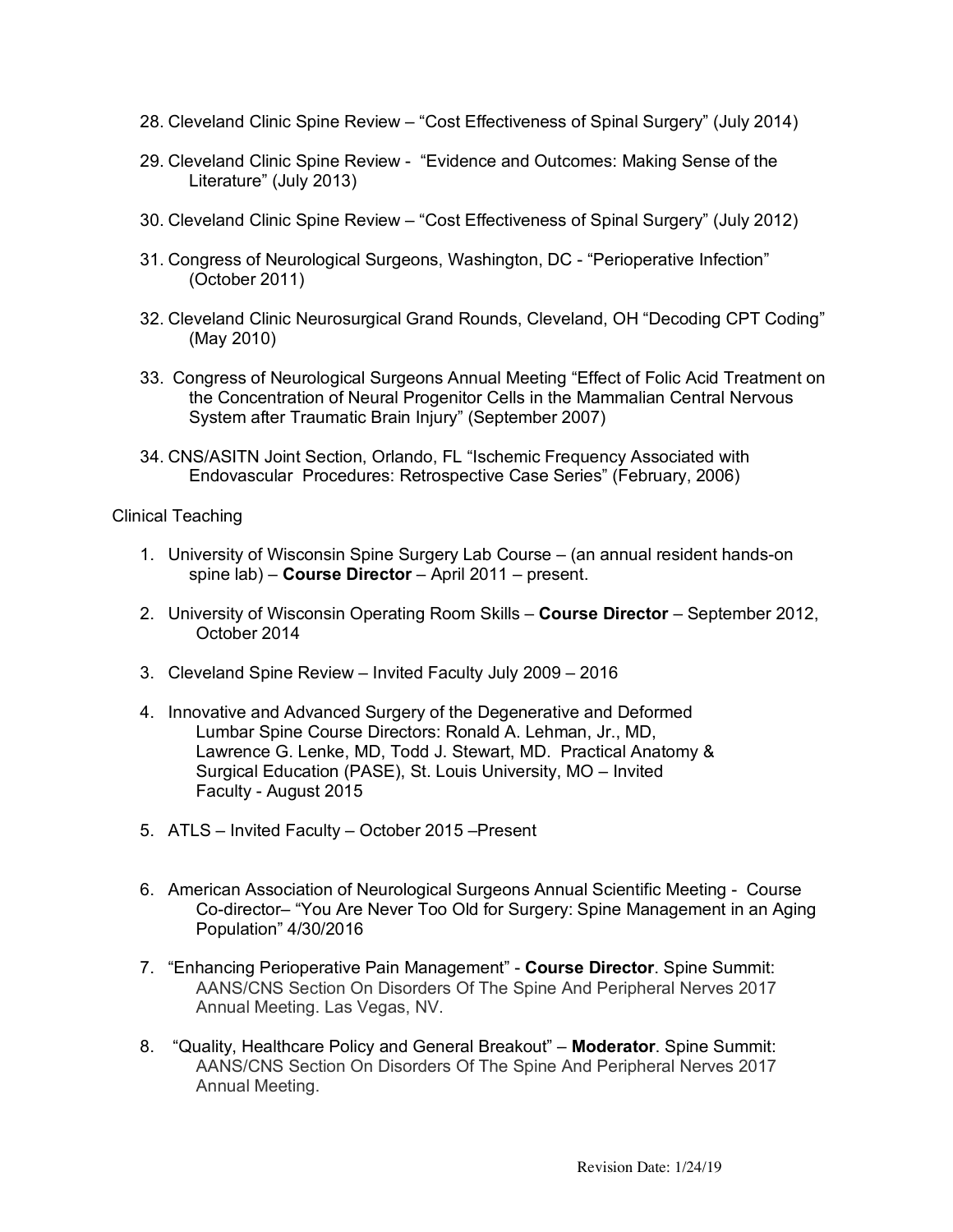9. "You Are Never Too Old for Surgery: Spine Management in an Aging Population" American Association of Neurological Surgeons Annual Scientific Meeting - **Course Co-director** 4/23/2017.

## Mentoring

Undergraduates Kaitlyn Mayer Terah Hennick Alexander Nguyen Stephen Monette Keith Dodd

BME Masters Student Alexander Nguyen

Medical Students Jimmy Xu

Biomedical Engineering Students

BME 301 Design Project: Expandable Bone Graft (January 2016) Annamarie Ciancio Brian Yasosky Kristen Driscell Trenton Roeber

BME 301 Team: Wearable Digital Loupe Magnification Device (January 2016) Douglas Streeten Keith Dodd Andrew Hajek Austin Gehrke

BME 402: Inflatable vertebral body distractor (January 2016) Joaquin Herrera Joshua Plantz Ellis Cohen Herman Feller

(Fall 2015) Team names – BME 200/300 Digital-Loupe BME Inflatable Distractor Group BME Design Fall 2015 – Steerable Catheter Team Members: Joaquin Herrera David Piotrowski Jared Muench Rodrigo Umanzor Keith Dodd Jeremy Rogers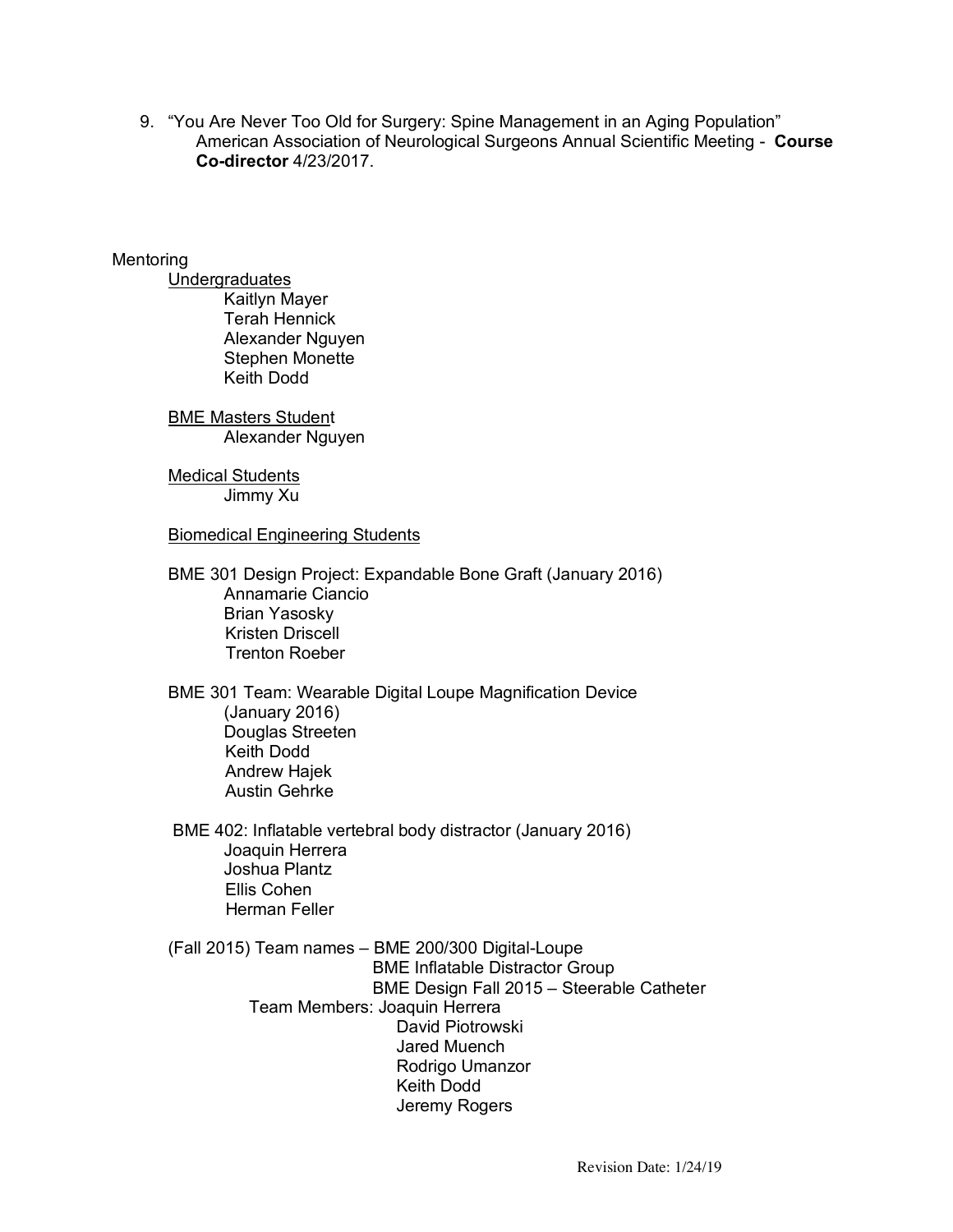### Chris Larsson Karam Khateeb Lane Van Epern Joaquin Herrera

- BME Team Inflatable Vertebrae Distractor 2.0 (Fall 2014) Bridget Smith Ryan Serbin Samantha Bremner
- BME Team Expandable Bone Graft 2.0 (Fall 2014) Sarah Dicker Reed Bjork Brendan Drackley Alexandria Craig

BME – Stereotactic Navigation with Wii or Kinect (Fall 2013) – **Awards:** Qualcomm Innovation Competition 2015 – Third Place Computer Science NEST Competition 2015 – First Place

> Stephan Monette Matthew Boyer Jacob Levin Alexander Nguyen Alex Yueh

BME Group 4 – Inflatable vertebral Distractor (Fall 2013) Myranda Schmitt Taylor Lamberty Douglas Ciha Catharine Moran

 BME Group 2 – Expandable Bone Graft (Fall 2013) Katherine Jeffris Terah Hennick Taylor Weis Michael Scherer James Dorrance

 BME Group 1 – Perc Fusion Design Team (Fall 2013) - **Patented** Meghan Anderson Hannah Pezzi Hanna Meyer Andrea Schuster Amy Slawson

Neurosurgery Residents Paul Page, MD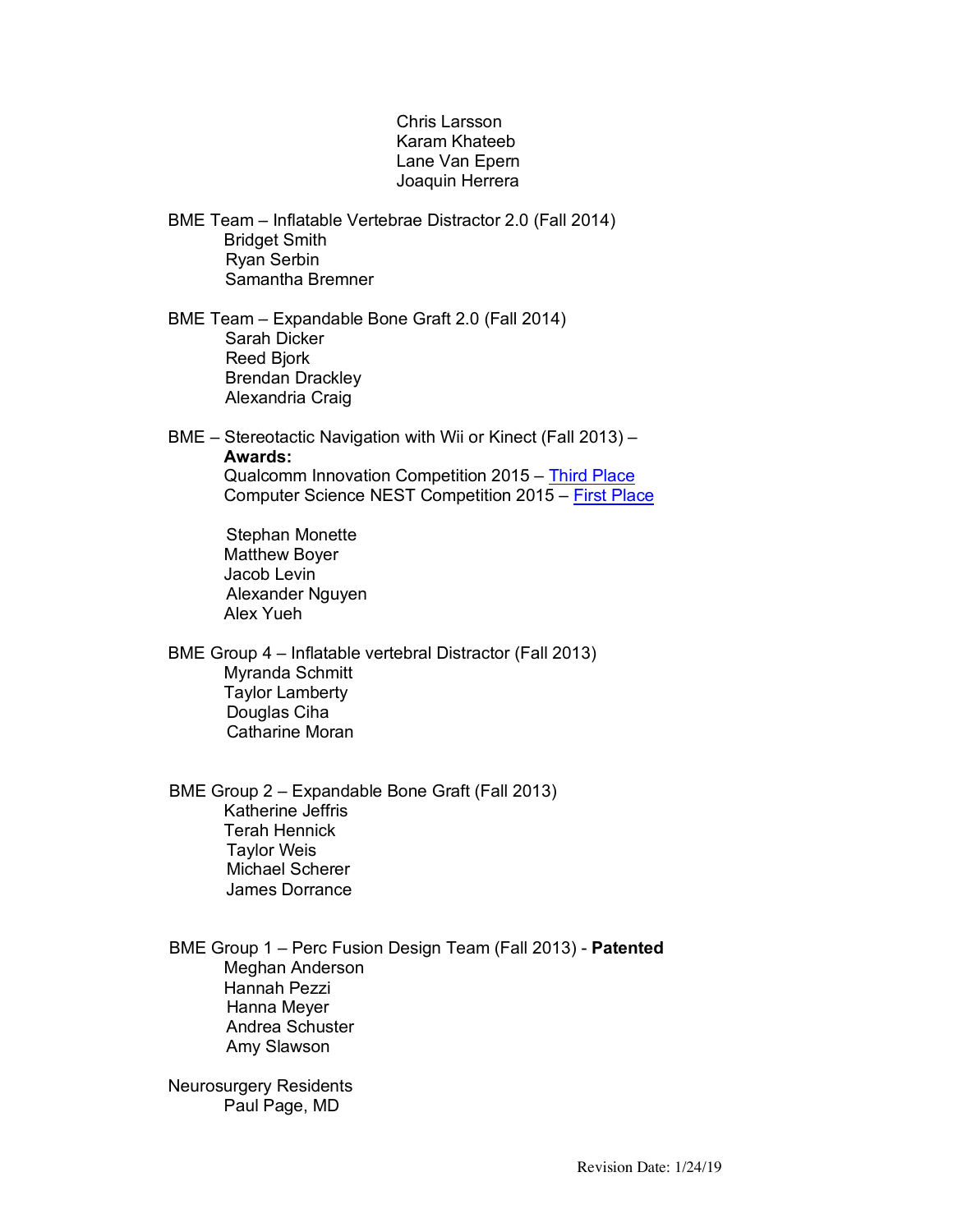## **Other**

- 1. Biomedical Engineering 400 Student Projects –Expandable Bone Graft, Expandable Intervertebral Distractor, Digital Loupes and Electro-active Polymers for Catheter Development - August – December 2015
- 2. Biomedical Engineering 515 Lecture "Neurosurgical Devices and Techniques" 4/22/2015 Audience: Biomedical Engineering Students University of Wisconsin Department of Neurological Surgery Grand Rounds - "Training the Next Generation of Neurosurgeons" (September 2014)
- 3. UW Multidisciplinary Spine Tumor Conference **Director** September 2014 – Present
- 4. Biomedical Engineering 400 Student Projects Expandable Bone Graft and Expandable Intervertebral Distractor - August – December 2014
- 5. UW Multidisciplinary Spine Case Conference **Director** February 2014 – Present

This is a bi-monthly meeting. This program was established to provide multidisciplinary discussion of management of spine patients. The meetings include specialists in spine surgery (Neurosurgery and orthopedics), radiology and rehabilitation medicine.

- 6. Biomedical Engineering 399 Independent Study Visible Light Computerized Stereotactic Navigation Device and Augmented Surgical Imaging
- 7. University of Wisconsin Department of Neurological Surgery Grand Rounds "Surgical Management of Thoracolumbar Deformity: From Maximal to Minimal" (September 2013)
- 8. University of Wisconsin Neurosurgery Nurse Lecture Series, Madison, WI "Perioperative Infection" (December 2011)
- 9. University of Wisconsin Department of Neurological Surgery Grand Rounds, Madison, WI. "Results: Outcome Measures and Their Implementation in Neurological Surgery" (September 2010)
- 10. Case Western, Cleveland, OH "Stimulators for Neurosurgery" (May 2010)
- 11. University of Wisconsin Neurological Surgery Spine Review **Course Director** - January – March 2008 & 2009
- 12. Neurosurgical Grand Rounds "CPT Coding: Who, What, Why, When, Where and How?" (January 2009)
- 13. Neurosurgical Grand Rounds "Neuroregeneration in the Spinal Cord" (February 2008)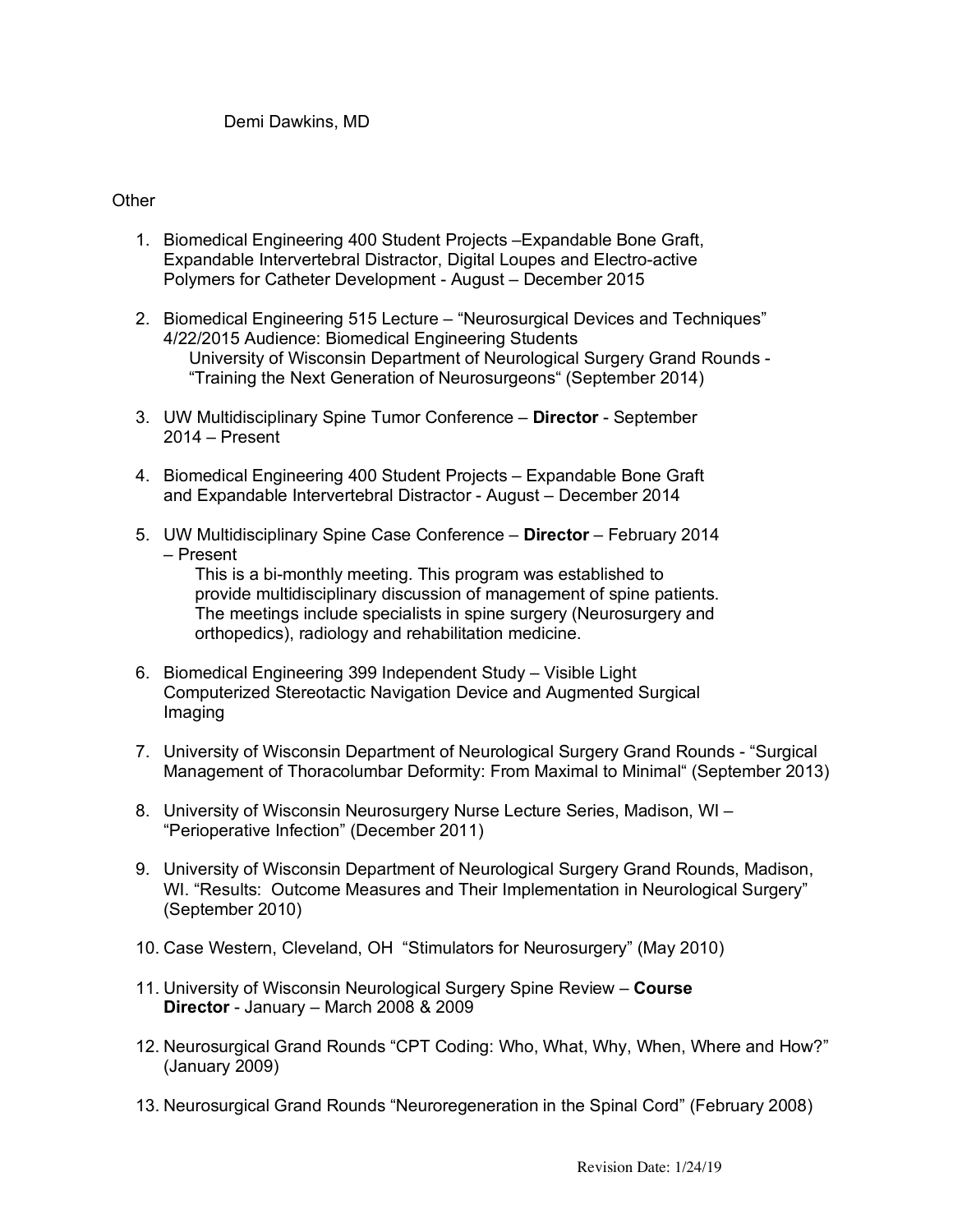- 14. Neurosurgical Grand Rounds "Neural Protection and Regeneration" (2007)
- 15. Neurosurgical Grand Rounds "Major Sequelae of Minor Head Injury" (April, 2006)
- 16. Neurosurgical Grand Rounds "Traumatic Brain Injury: Axonal Injury" (2005)
- 17. Neurosurgical Grand Rounds "Mechanisms of Cerebral Edema in Traumatic Brain Injury" (2004)

### **Service Activities**

#### **Departmental**

- 1. Established the **Surgical Interface Design Lab** June 2015 present
	- a. This lab was established to explore the utility and development of visualization, navigation and robotics technology to improve the surgeon's ability to perform minimally invasive surgical procedures
	- Student Employees

 Stephen Monette – Biomedical Engineering Alex Nguyen – Graduate Student, Biomedical Engineering Keith Dodd – Biomedical Engineering Andrew Hajek – Biomedical Engineering

2. UW Neurological Surgery Clinic Upgrade December 2014 – February 2015 Facilitate the coordination of nursing, administration and clinician input to improve clinic presence and flow.

## UWSMPH/HOSPITAL ADMINISTRATIVE COMMITTEES

- 1. UW Health Guiding Coalition June 2017 Present
- 2. UW Health Sciences Institutional Review Board Member June 2016 September 2016
- 3. University of Wisconsin Medical Board September 2016 August 2018
- 4. University of Wisconsin Medical Foundation Rehab Hospital Executive Committee Vice President – August 2016 – Present
- 5. University of Wisconsin Medical Foundation Rehab Hospital Executive Committee Member – 2015 – July 2016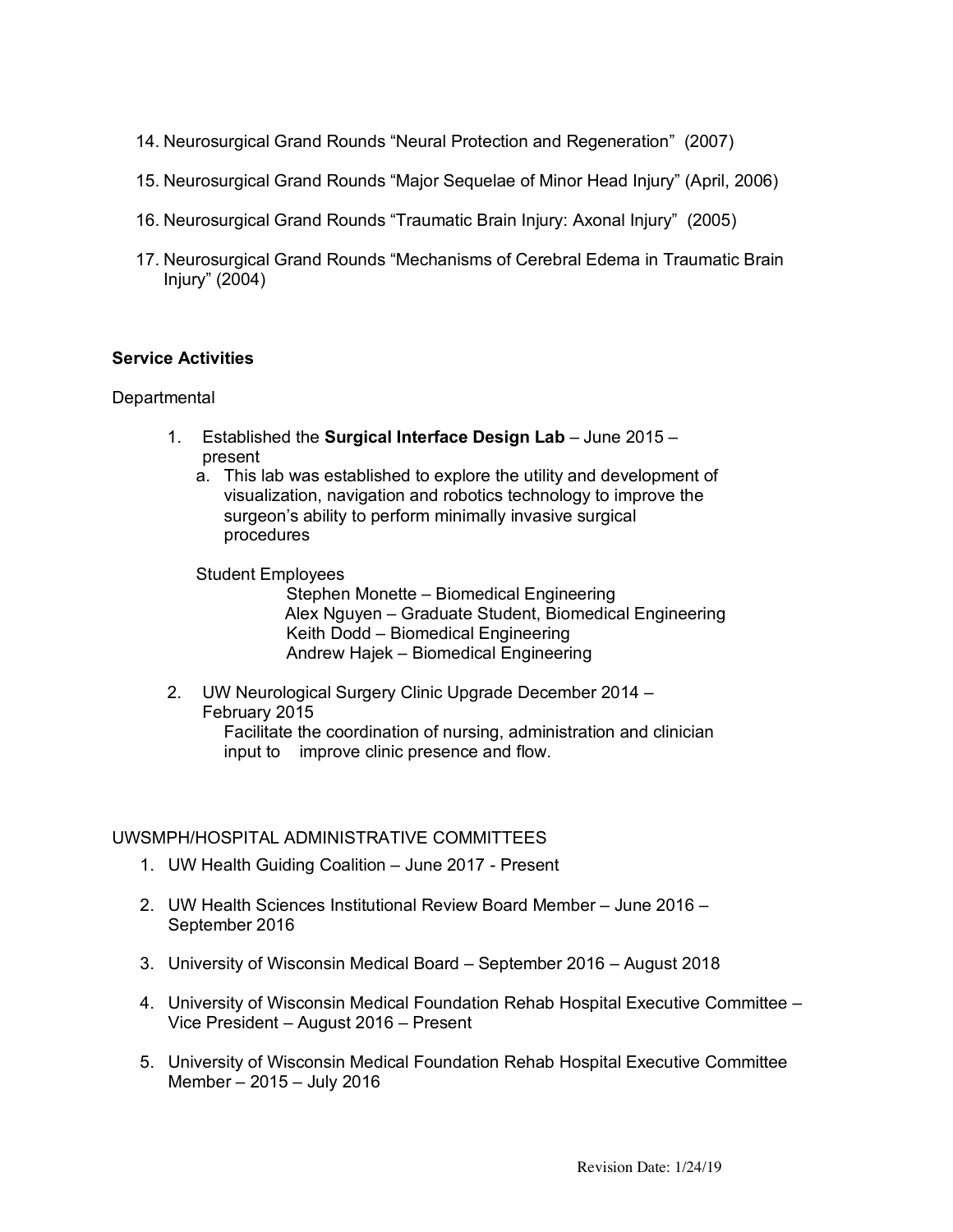- 6. UW Health Medical Record Committee Restructure Project November 2014 – August 2015
- 7. UW Health/The American Center Quality Improvement Performance Excellence Council – November 2015 to Present
- 8. UW Health/UW Hospital Quality Improvement Neurosurgery Urinary Retention Dashboard Project – November 2015 – Present
- 9. UW School of Medicine and Public Health Surgical and Procedural Care Design Team Curriculum Redesign Committee Member – April 2015 – Present
- 10. University of Wisconsin Medical Board September 2012 to August 2014
- 11. UW Health/UW Hospital Clinical Competency Committee December 2013 – Present
- 12. UW Health/UW Hospital Problem List and Care Plan Task Force May 2013 – May 2014
- 13. University of Wisconsin Neurological Surgery Neuroscience Clerkship Director - July 2012 – Present
- 14. HIMC Clinical Advisory Team 2010 2012
- 15. University of Wisconsin Health Medical Records Committee 2010 Present

### **COMMUNITY**

- 1. Doc Talk monthly meeting with startup companies at innovation hub 100 State to provide a "boots on the ground" understanding of the technology needs of physicians. 2014-2015
- 2. Think First: Pediatric Brain and Spine Injury Prevention Program 2004  $-2005$

#### OTHER ACTIVITIES

#### NATIONAL AND INTERNATIONAL COMMITTEES